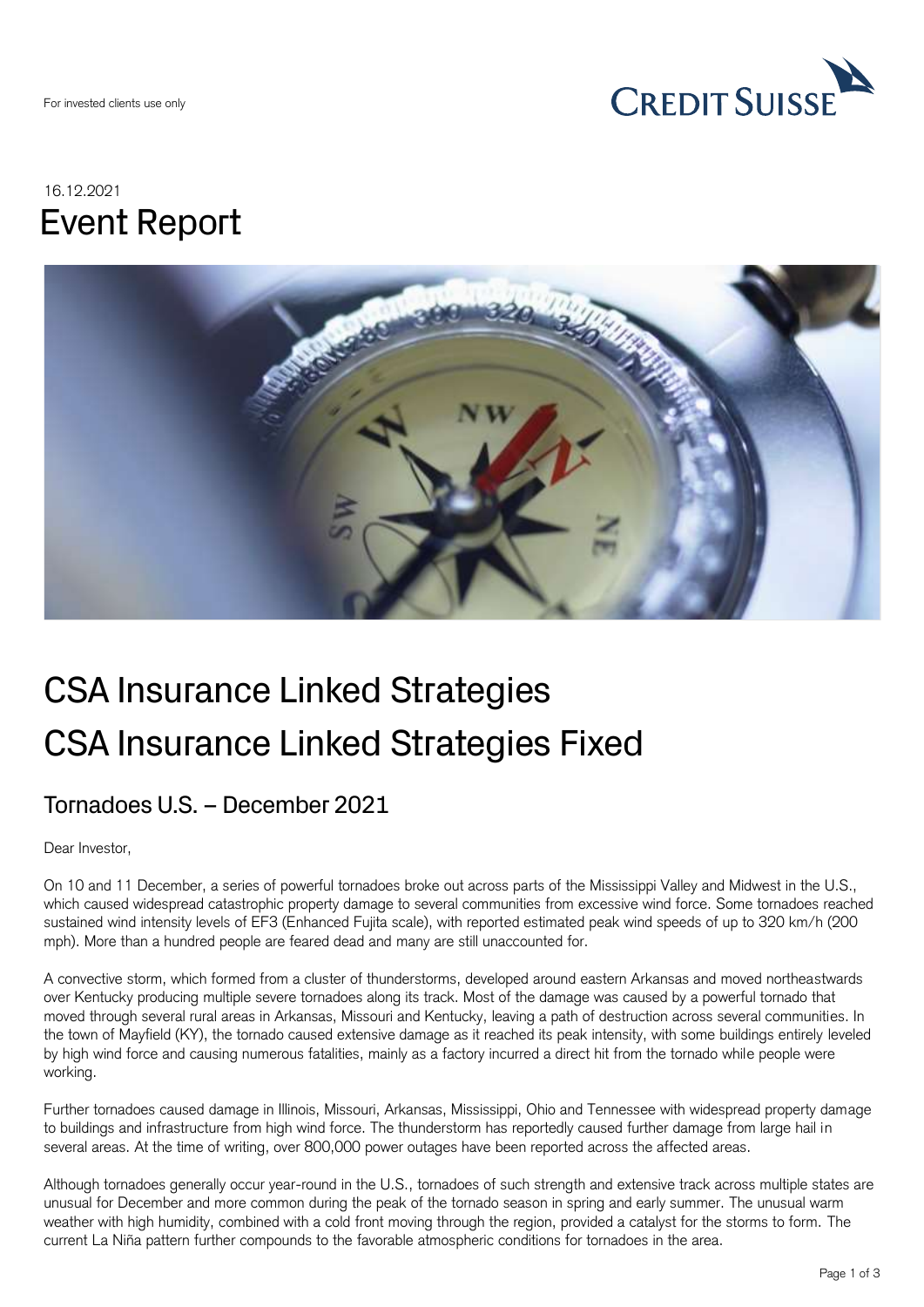

The extensive track and intensity of the tornadoes are of historical proportion and the magnitude of damage is expected to drive industry losses to high-end levels compared to severe convective storm events in the U.S. in the past. It is expected that this event will affect the reinsurance and ILS market to some extent, depending on the attachment levels and trigger structures and may at least contribute to an erosion of deductibles for aggregate loss trigger instruments and/or cause mark-to-market volatility on cat bonds with aggregate trigger structures.

Based on preliminary data, we expect the aggregate industry loss from the combined U.S. tornadoes to range between USD 3.5 and USD 7.5 billion with a median of USD 4.75 billion. Based on the median estimated loss scenario, we do not expect this event to have a significant impact on the Investment Group on a standalone basis. However, insurance losses are likely to erode exposed private ILS transactions, in particular with aggregate trigger structures.

The damage assessment for this event is still at an early stage, which creates substantial uncertainty and the estimates are based on the information available at the time of writing this report and are subject to a considerable amount of uncertainty.

As damage assessment is progressing, we will continue to evaluate any potential changes in insurance losses and impact on the Investment Group and will keep you up to date on any significant changes. In the meantime, please do not hesitate to contact us if you have any questions.

Kind regards,

#### **Credit Suisse Insurance Linked Strategies Ltd**

Sources: Credit Suisse, National Weather Service, Reuters